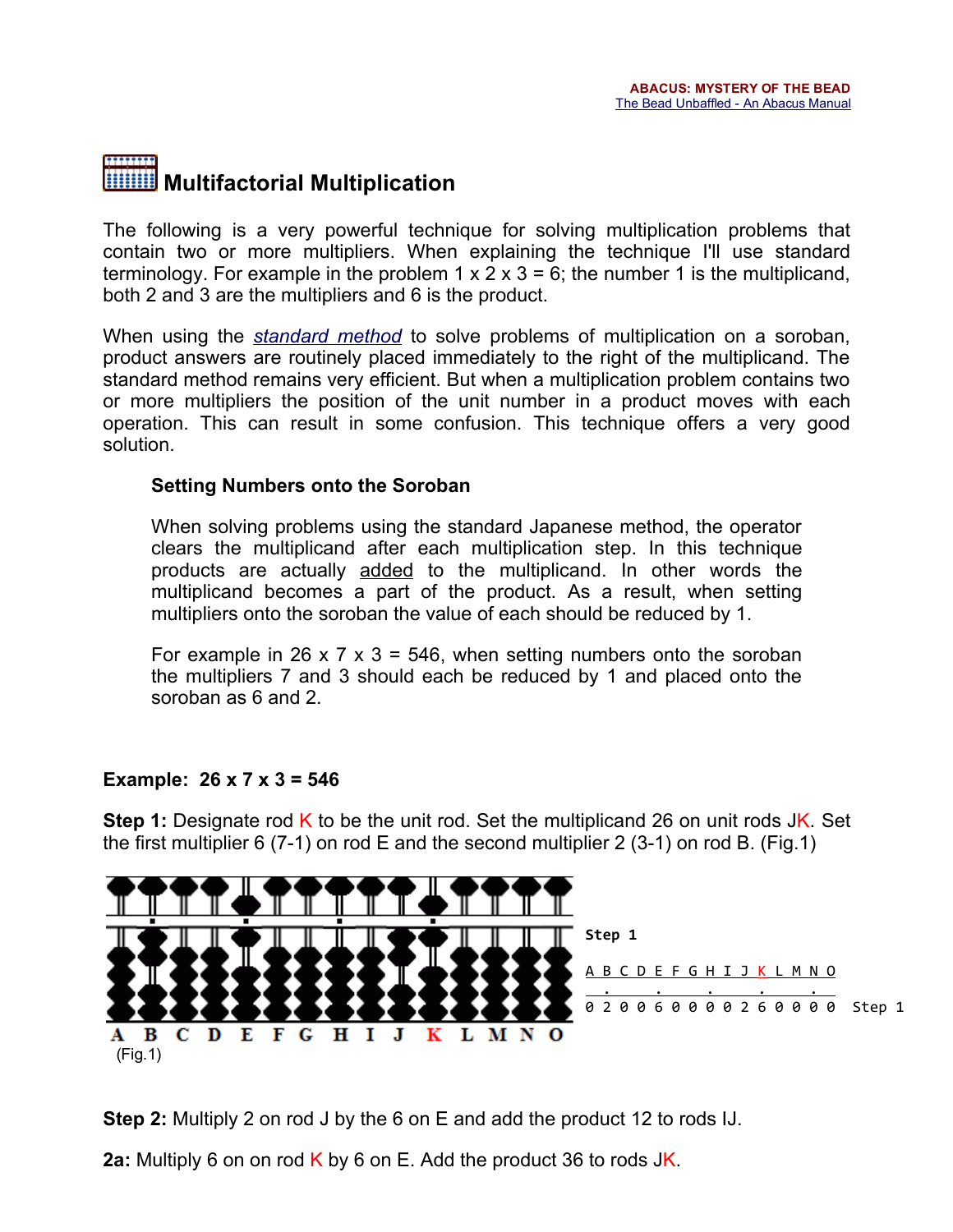2b: Having finished with the 6 on E it can be cleared from the frame. This leaves the partial product of 182. (Fig.2)



Step 3: Multiply 1 on rod I by 2 on rod B and add the product 02 to rods HI.

3a: Multiply 8 on rod J by 2 on B. Add the product 16 to rods IJ.

3b & the answer: Multiply 2 on rod K by 2 on B and add the product 04 to rods JK, leaving the answer 546 on rods IJK. (Fig.3)



## Determine the Unit Rod

With this technique, problems that involve multiplying decimal numbers are easily dealt with:

Designate a unit rod and solve the problem. Then for every decimal number in the multiplier(s) shift the unit rod one rod to the left.

## Example: 2.6 x 0.017 x 1.4 = 0.06188

In this example notice the multipliers. The first multiplier 0.017 has *three decimal numbers*. The second multiplier 1.4 has *one decimal number* for a total of *four decimal numbers*. After solving the problem shift the unit rod four rods to the left.

**Step 1:** Choose rod I to be the unit rod. Set multiplicand 2.6 on rods IJ. Remembering that the multipliers are decimal fractions set 16  $(17 - 1)$  on rods DE and 13  $(14 - 1)$  on rods AB. (Fig.4)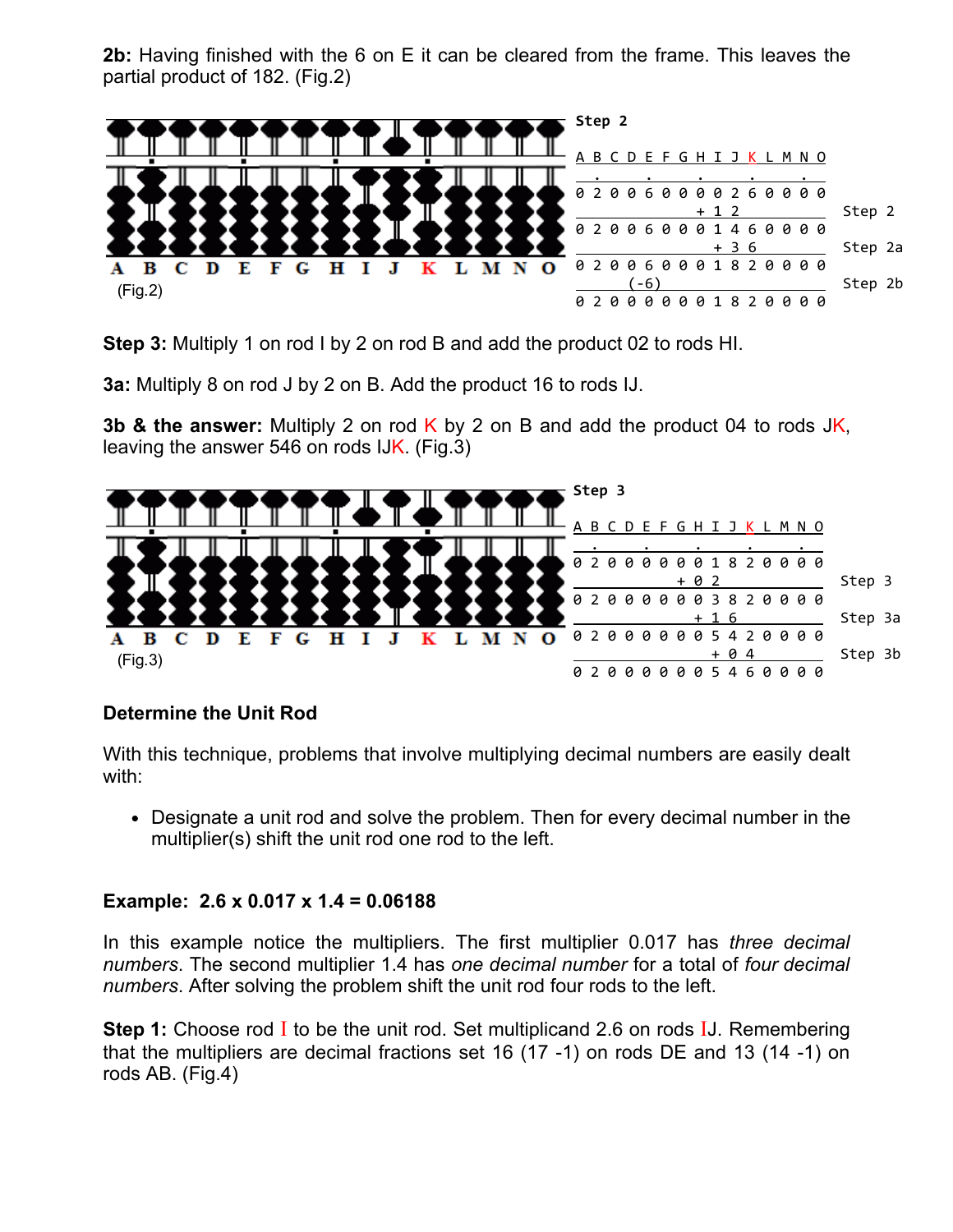

Step 1 A B C D E F G H I J K L M . <u>. . . .</u> 1 3 0 1 6 0 0 0 2 6 0 0 0 Step 1

Step 2: Multiply 2 on rod I by 1 on D and add the product 02 to rods GH.

2a: Multiply 2 on rod  $\overline{I}$  by 6 on E and add the product 12 to rods H $\overline{I}$ .

2b: Multiply 6 on rod J by 1 on D and add the product 06 to rods HI.

2c: Multiply 6 on rod J by 6 on E and add the product 36 to rods IJ.

2d: Having finished with the multiplier 16 on rods DE, it can be cleared from the frame. This leaves the partial product of 442. (Fig.5)



| Step 2 |     |   |     |  |  |                           |       |      |  |  |  |  |         |  |
|--------|-----|---|-----|--|--|---------------------------|-------|------|--|--|--|--|---------|--|
|        |     |   |     |  |  | A B C D E F G H I J K L M |       |      |  |  |  |  |         |  |
|        |     |   |     |  |  |                           |       |      |  |  |  |  |         |  |
|        |     |   |     |  |  | 1301600026000             |       |      |  |  |  |  |         |  |
|        |     |   |     |  |  | + 0 2                     |       |      |  |  |  |  | Step 2  |  |
|        |     |   |     |  |  |                           | + 1 2 |      |  |  |  |  | Step 2a |  |
|        |     |   |     |  |  | 1301600346000             |       |      |  |  |  |  |         |  |
|        | $+$ |   |     |  |  |                           | 06    |      |  |  |  |  | Step 2b |  |
|        |     |   |     |  |  |                           |       | + 36 |  |  |  |  | Step 2c |  |
|        |     | и | - 0 |  |  | 000442000                 |       |      |  |  |  |  |         |  |

Step 3: Multiply 4 on rod H by 1 on A. Add the product 04 to rods FG.

3a: Multiply 4 on rod H by 3 on B and add the product 12 to rods GH.

**3b:** Multiply 4 on rod I by 1 on A. Add the product 04 to rods GH.

3c: Multiply 4 on rod I by 3 on B and add the product 12 to rods HI.

3d: Multiply 2 on rod J by 1 on A. Add the product 02 to rods HI.

3e: Multiply 2 on rod J by 3 on B and add the product 06 to rods IJ leaving 6188.

Determine the unit rod and the final answer: Because the multipliers have a total of 4 decimal numbers count four rods to the left from rod I. Rod  $E$  is the new unit rod and the answer reads 0.06188. (Fig.6)

> Step 3 A B C D E F G H I J K L M . <u>. . . .</u> 1 3 0 0 0 0 0 4 4 2 0 0 0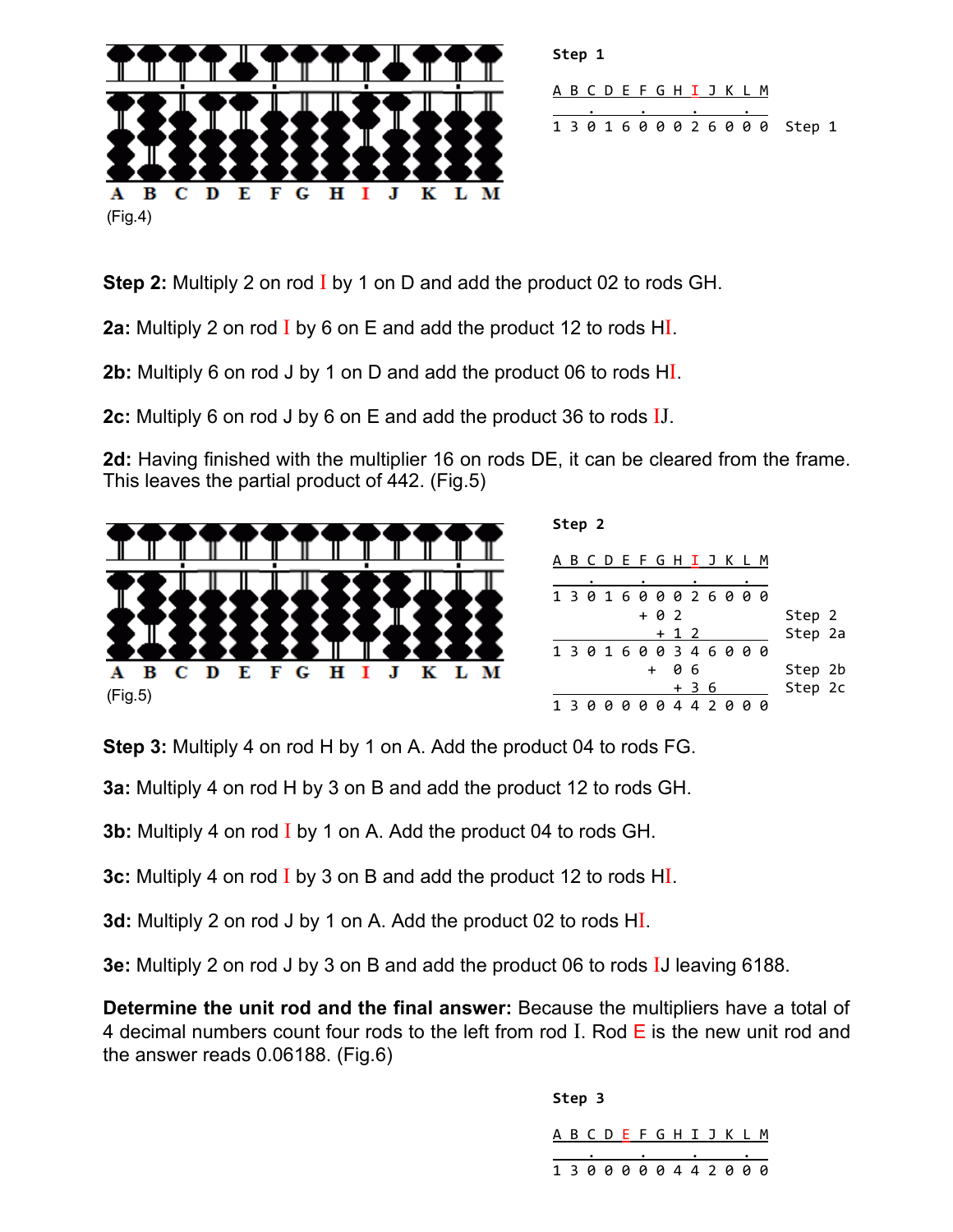

#### A Simple 12x Multiplication Exercise

Here we'll take a slightly different turn. Let's use the multifactorial method again but instead of multiplying by two multipliers, we'll multiply by only one. Multiplying by 12 is quite a common operation. Using the multifactorial method, it's very quick and easy to solve problems that involve multiplying by 12.

#### Example 143 x 12 = 1716

**Step 1:** Designate rod K to be the unit rod. Set the multiplicand 143 on rods IJK. Set the multiplier 11 (12-1) on rods DE. (Fig.7)



Step 2: Multiply 1 on rod I by the 11 on DE and add the product 11 to rods HI.

2a: Multiply 4 on on rod J by 11 on DE. Add the product 44 to rods IJ.

2b & the answer: Multiply 3 on on rod  $K$  by 11 on DE. Add the product 33 to rods JK. This leaves the answer 1716. (Fig.8)